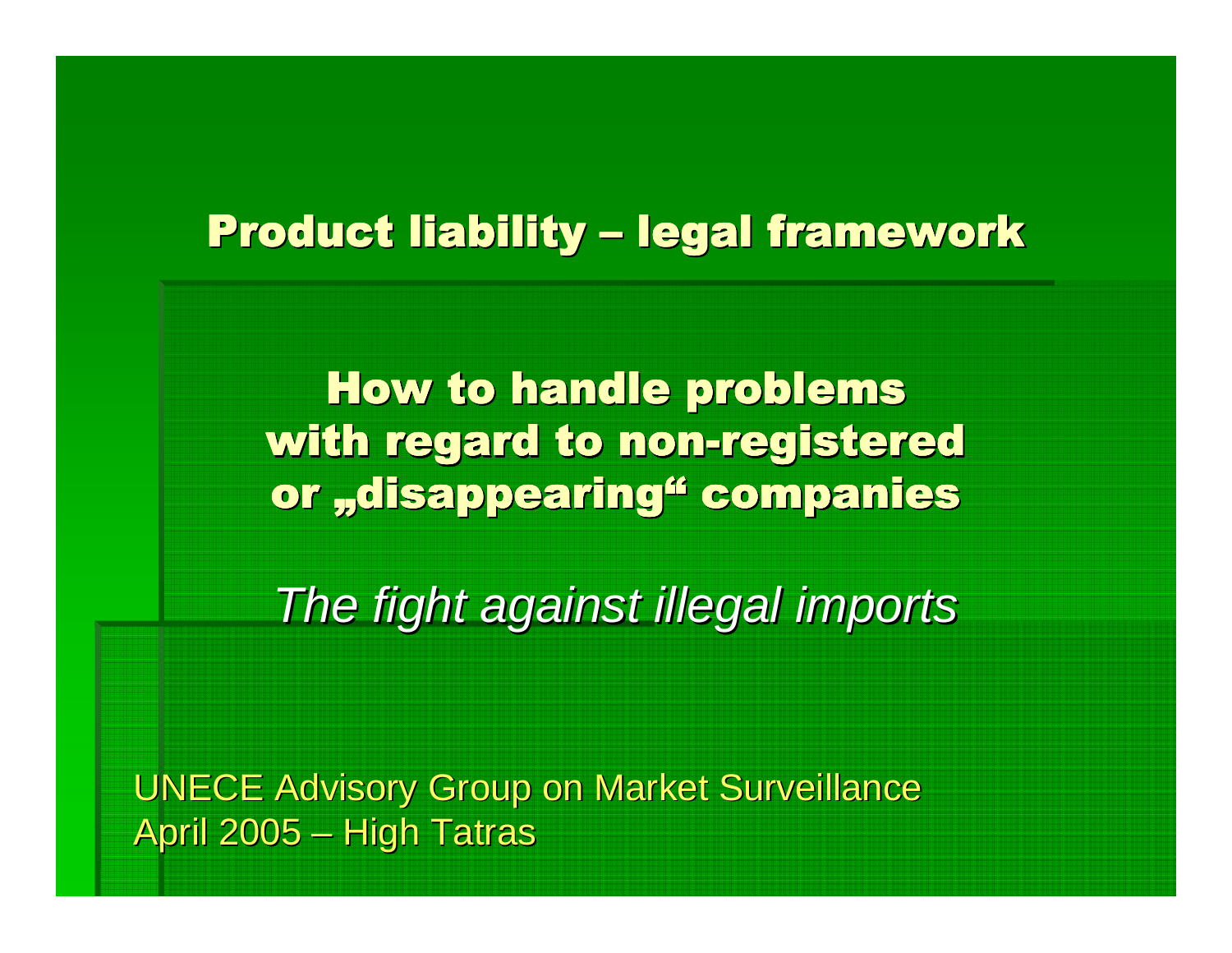# The scope of the presentation

- The reason why MARS Group assigned this task
- Results of controls based on sampling of products in 2004
- **Statistics on the RAPEX system in 2004**<br>- The stars that the Claugh Trade Increast  $\blacksquare$
- **The steps that the Slovak Trade Inspection, in** cooperation with other authorities, has taken **- The proposal of solution**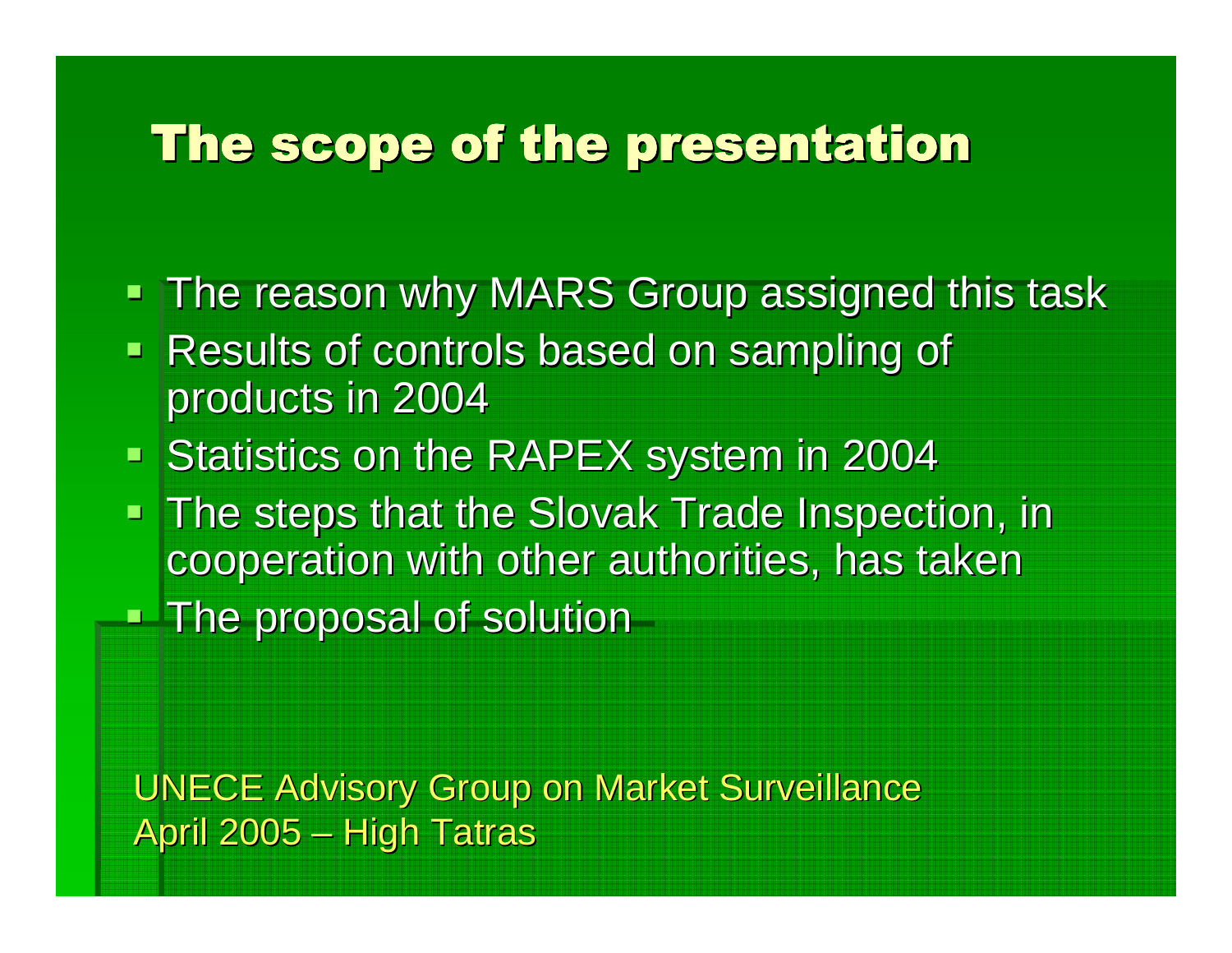# Our experience from the past

More than 50% of tested products, which were not comply with technical requirements

- **Pare maybe illegally imported**
- **E** without related documentation
- $\blacksquare$ without any identifying labeling
- **E** their riskiness is based on their construction
- $\blacksquare$  it is impossible to identify their manufacturer, authorized representative or importer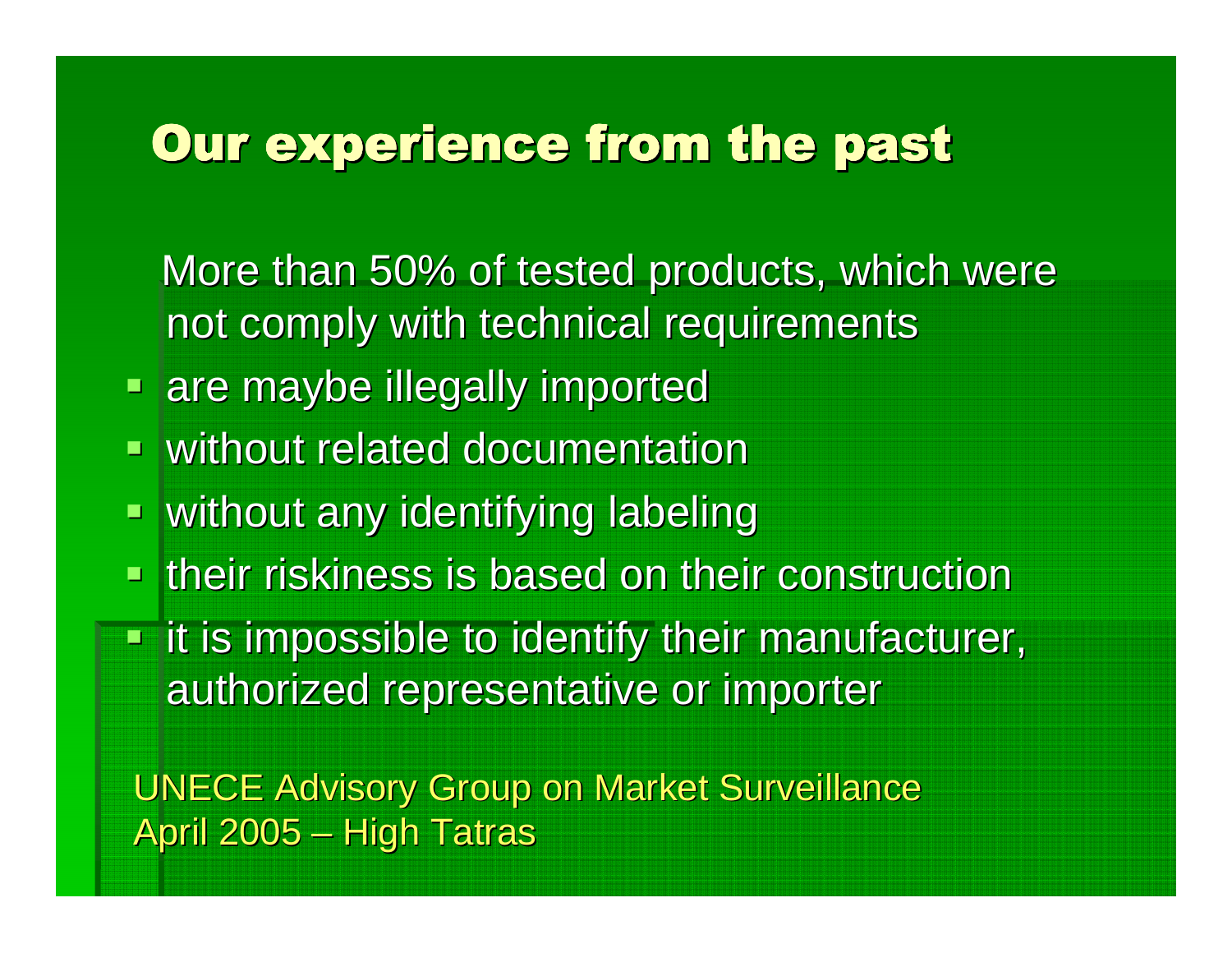# Dangerous Products

#### Our findings in 2004

- $\blacksquare$ Total number : 37  $\blacksquare$  Own findings : 32  $\blacksquare$ ■ Findings based on notification from RAPEX : 5<br>..  $\blacksquare$  Unknown origin : 30  $\blacksquare$ Toys : s : 54%  $s: 33%$ Electrical appliances
- s : 13%  $\Box$ **Other products:**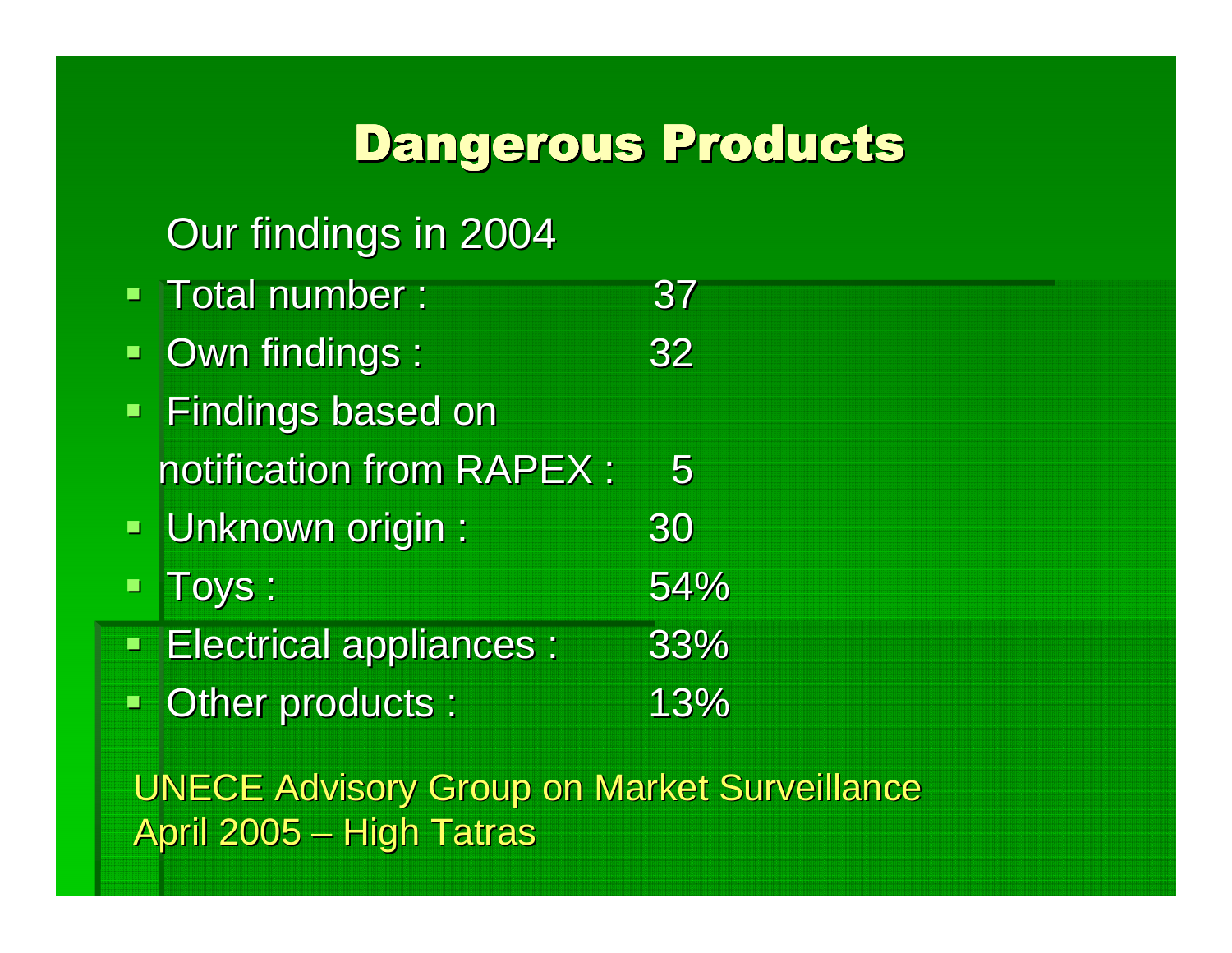## 2004 Report and statisticson the RAPEX system

- $\blacksquare$  More than half of the 388 notifications concern two **categories of products**: electrical appliances 27%toys 26%
- $\blacksquare$  **Nature of danger**: injury 29% electric shock 28% choking/suffocation 20%fire risks 16%
- **Unknown origin** of products: 24% (like in 2003) $\Box$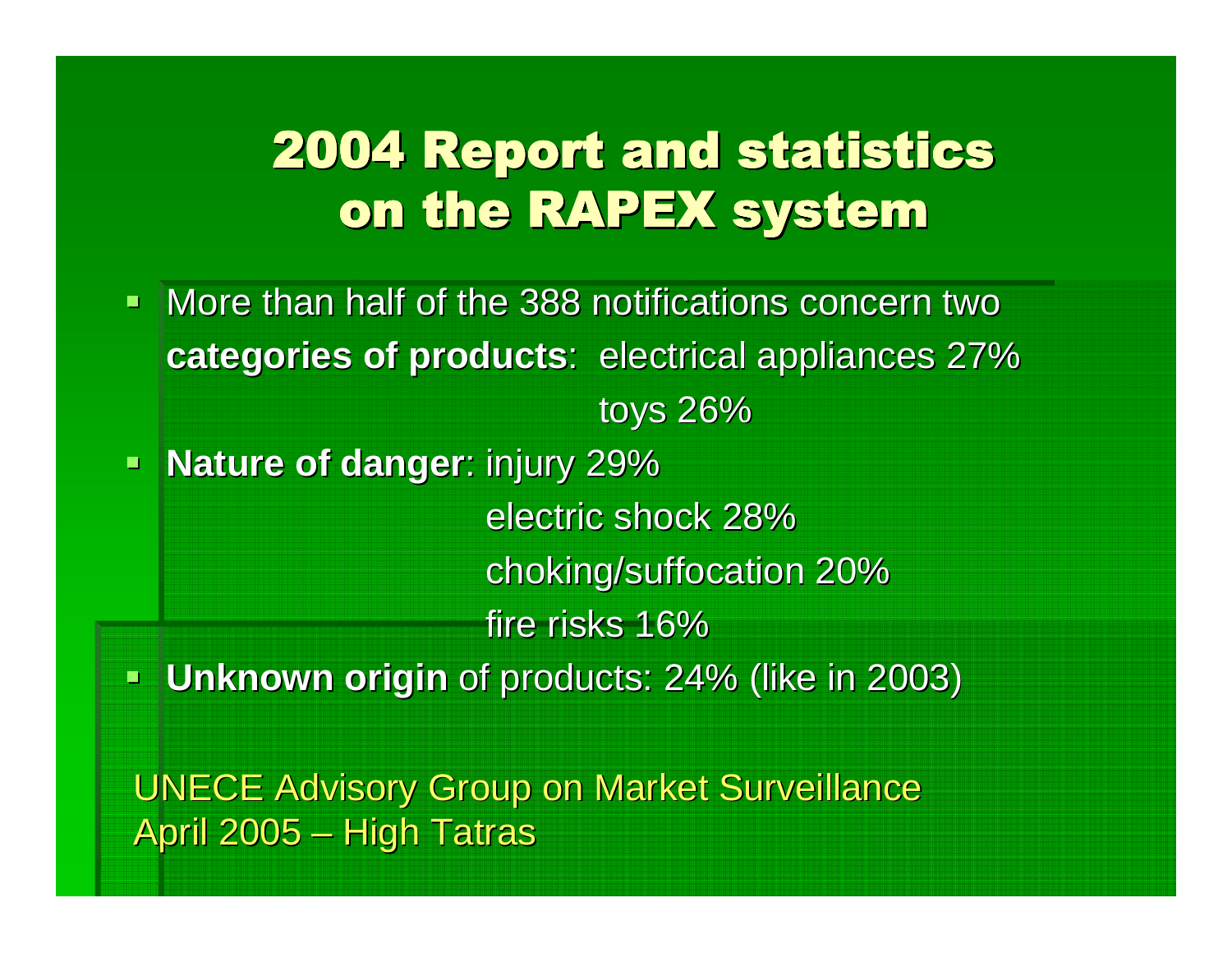# The involvement of all stakeholders

## Ministries

- Customs authorities
- Market surveillance bodies
- $\blacksquare$  Tax authorities
- $\blacksquare$ **<u>■ Industry and trade</u>**
- consumers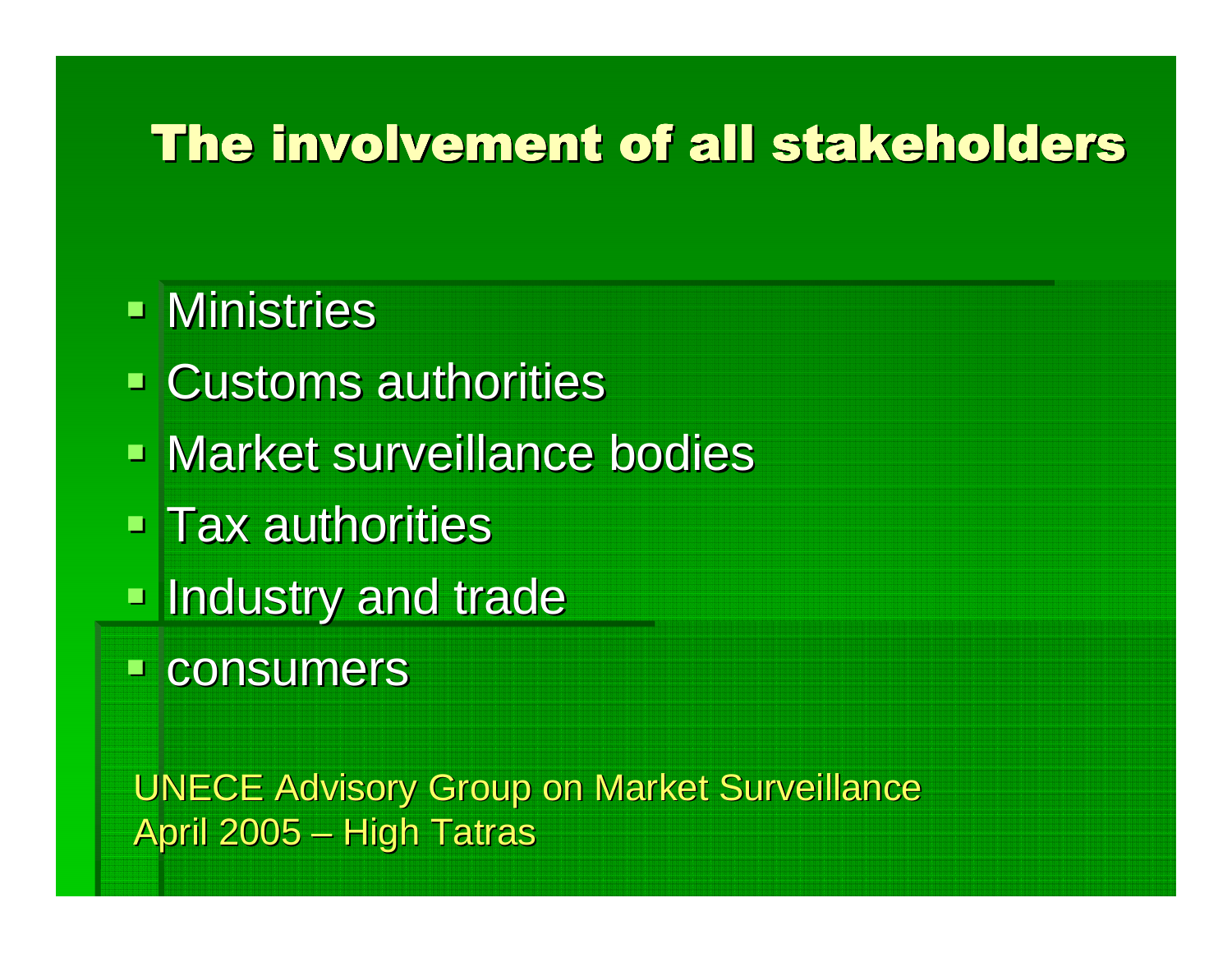## The proposal of solution

- To improve administrative cooperation between national authorities
- $\blacksquare$ To improve enforcement of Regulation 339/93
- $\blacksquare$ Common control actions mainly with Customs Authorities, resp. Police
- $\blacksquare$ **To give the control body the mandate to seize goods of** unknown origin
- $\blacksquare$  $\blacksquare$  To define "serious infringe" in special legal regulations in connection with the trade law with the possibility of<br>suspending race, revolving the trade liesness suspending resp. revoking the trade license